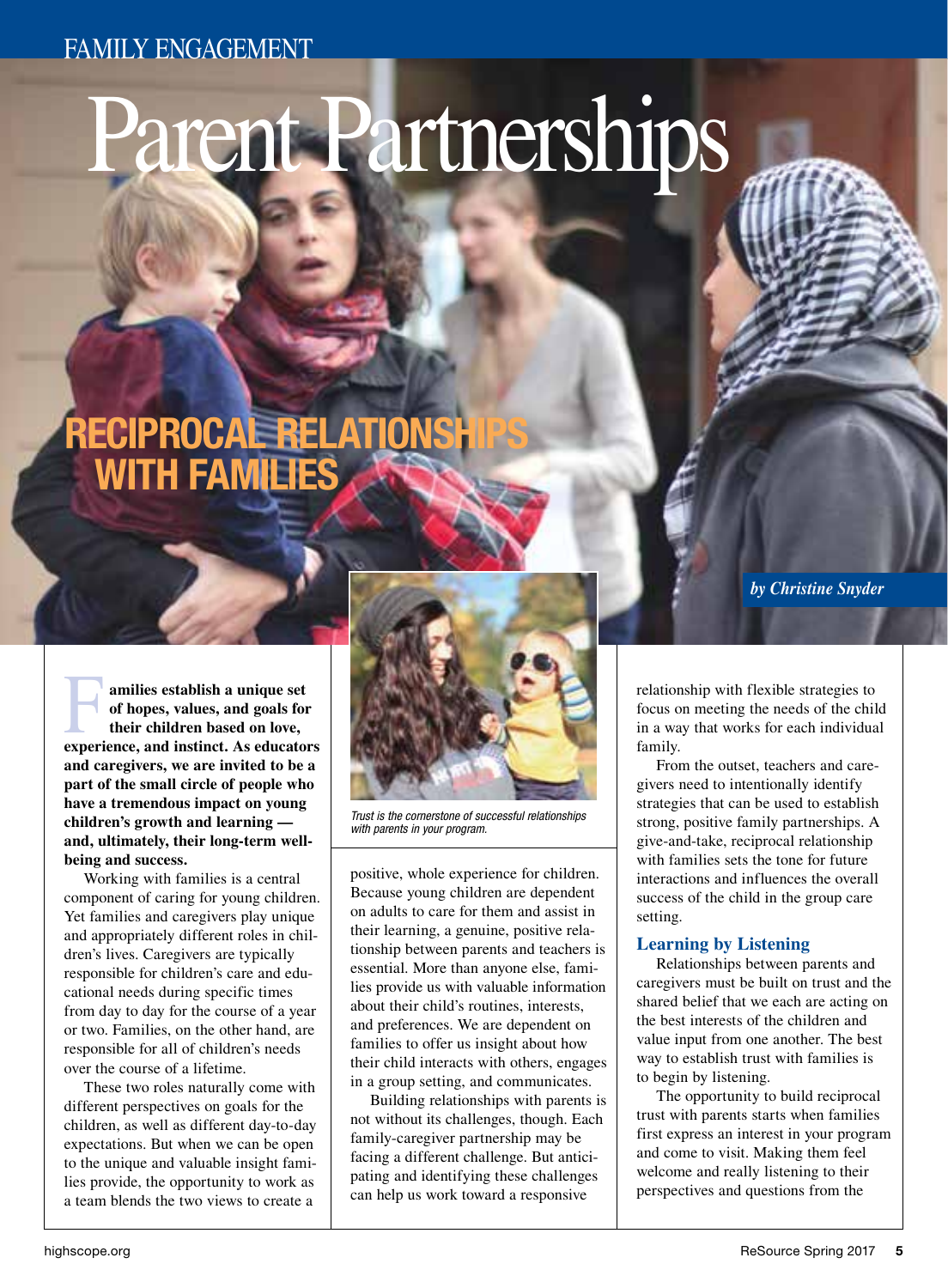## FAMILY ENGAGEMENT



*Teachers include props in the learning environment that encourage children to role play things that happen in their own homes.*

beginning will go a long way. Depending on the children's ages and the goals their parents have for them, parents' concerns could range from sleeping patterns, eating habits, and potty-training to specific developmental goals such as walking, talking, or writing. When you are open to listening to parents and are responsive to their unique needs and

**A dialogue that begins with listening helps caregivers and administrators learn more about the families in their care.**

concerns, it sets the tone that you value their input and viewpoint.

A dialogue that begins with listening also helps caregivers and administrators learn more about the families in their care. When programs are well-informed about the families they serve, they are more capable of making accommodations, and therefore can provide better service and care to children.

Before the child's first day in the classroom, we can learn about his or her family through dialogue, family questionnaires, and home visits. Home visits allow for a personal, focused connection in which the teachers can interact with the family — including siblings — see the child's favorite home toys, and engage in a one-on-one conversation with the child's parents or primary caregivers about shared goals and expectations for the year. As the year progresses, we can gain valuable insight through many informal and formal channels, such as daily conversations, family events, teacher-family conferences, social media interactions, or simple observations during regular interactions.

#### **Embracing Diversity in the Classroom**

Of course, caregivers have their own unique cultural backgrounds and values, and that presents a common challenge in building strong relationships with families. For example, our own experience might lead us to make assumptions about family structures or indicate a

value of one type of family structure over another. Teachers who grew up in a two-parent home with a mother and father, for instance, may unintentionally assume or imply that a family has two parents, that they are married, or that there is one man and one woman. In fact, for many years, state-created enrollment forms requested the contact information for the mother and father — an immediate exclusion of homes with two mothers, two fathers, or grandparents providing care for the child. Although our own experiences and values may be different, we should take care not to let our personal biases impact our understanding of families and our ability to establish a positive relationship. Instead, it is important to ask questions, build trust, and learn about families with an open mind.

This is especially important at the outset — that we, as caregivers, are open-minded and willing to build an atmosphere of trust in which families feel comfortable sharing their culture with us, recognizing differences as valuable components that make each of us unique and special.

Once we have overcome the initial challenge of recognizing our biases, the next step is taking positive action to embrace those differences. "We have finally established the essential idea that home cultures and prejudices and discrimination in the larger society deeply affect children's development, and that early childhood programs must address these realities," says Louise Derman Sparks, co-author with Julie Olsen Edwards of *Anti-Bias Education for Young Children and Ourselves.* "The biggest challenge now facing us is to put these basic premises into daily practice in our ECE [early childhood education] organizations and programs."

Understanding a family's unique culture gives us many opportunities to do just that. Incorporating materials that represent children's home lives builds a stronger sense of self and a sense of belonging in the classroom. Including props that children can use to role play their families' hobbies or jobs allows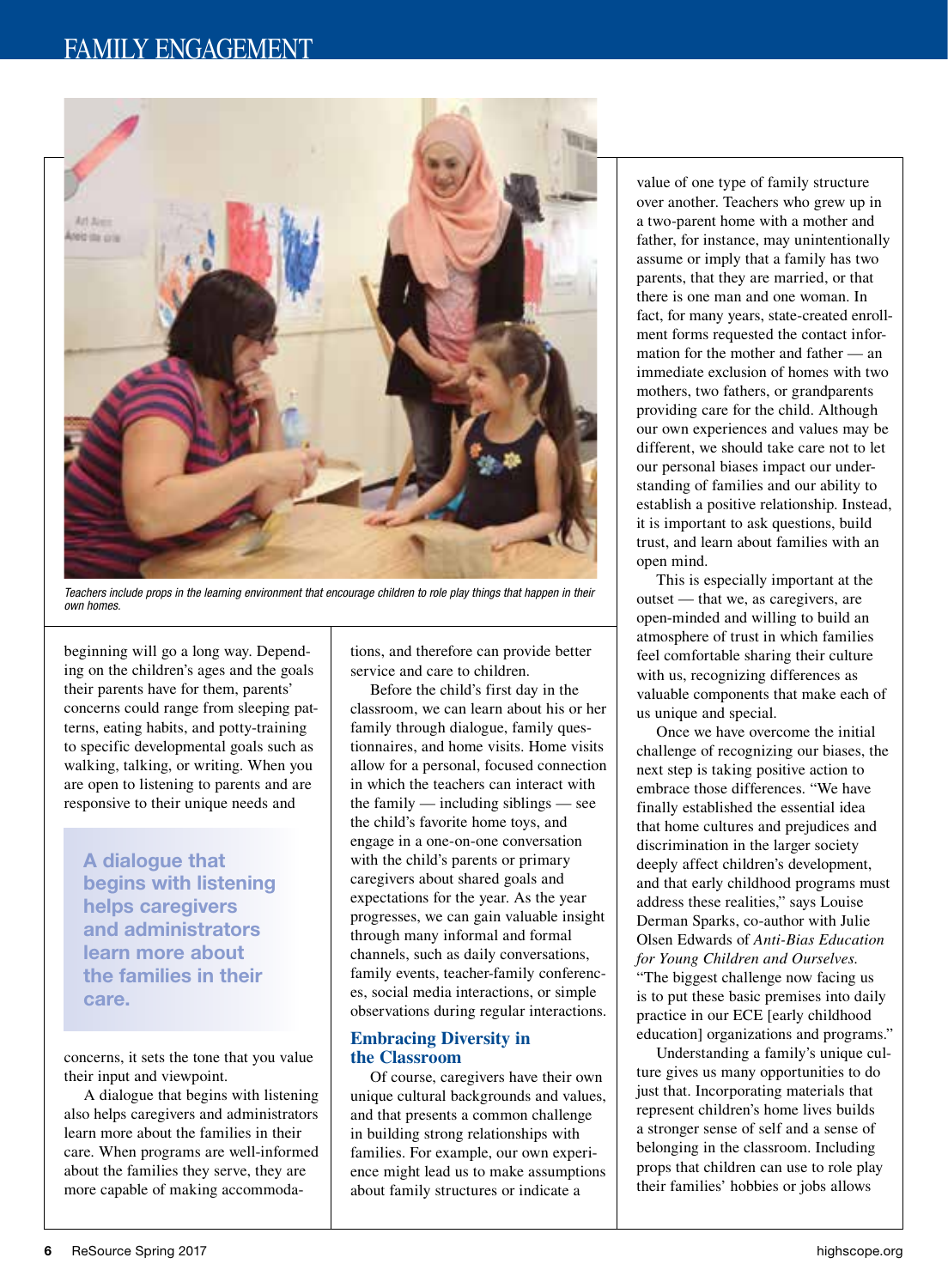them to play in ways that are familiar and similar to their home lives. Likewise, including empty food boxes from children's homes or dishes that match what children use in their homes sup-

**Photographs of families build familiarity, comfort, and a sense of belonging.**

ports children in cooking in the ways that they see their families cook.

Photographs of families are another great way to build familiarity, comfort, and a sense of belonging. Before school begins, you might ask families to supply some pictures that represent important

*Sharing family photos in the classroom helps children become more familiar with the families of their classmates.*

aspects of their culture and members of their family. This may include photos of people who live in the household, places the family travels to frequently, close friends, and family members who live far away.

Photos of children can be placed at each child's cubby so they and their families can easily find their belongings and comfort items. A poster for each child with family photos can be posted around the room at child height so children are able to look at, see, and touch photos of family members throughout the day. Children will also benefit from teacher-made books of family photos in the book area, photos of family members to carry around, or — for infants and toddlers — photo mobiles hanging over

diaper-changing areas. These family photos, when placed in a variety of areas throughout the classroom, will make families feel welcome and included in the play space. In addition, opportunities for children to explore family photos will help children become more familiar with the families of their classmates.

#### **Effective Communication With Families**

Another common bias we may have, whether personal or cultural, is a preference for certain modes of communication. Establishing trust through dialogue is the foundation of strong relationships with the families we serve. It's imperative, then, that we meet families' needs and preferences when communicating with them about their culture, their values, and their child.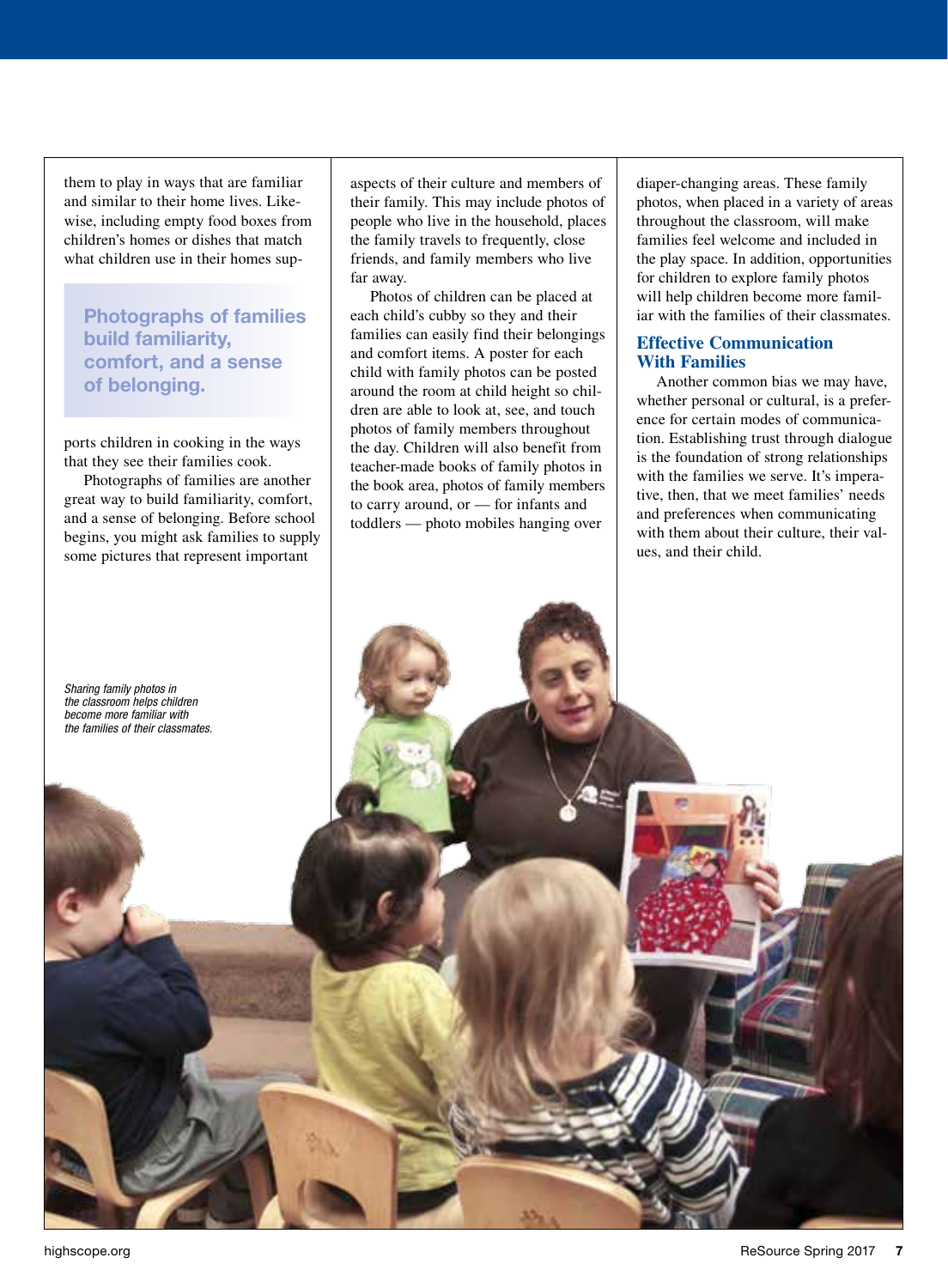As caregivers, while we are unique individuals, we may have a standard set of strategies that we use with parents: verbal communication at dropoff, monthly written newsletters, text message reminders, etc. However, when interacting with individual families, we must take *their* personal preferences into consideration. If we overlook the way that families communicate, it's possible that one side or the other is not getting the information that is needed. Parents who speak English as a second language or are not able to read may not understand important messages you send about the program or their child — and they may be afraid to tell you.

Regular communication with parents will help to establish and maintain relationships with families. Common ways of communicating with families include bulletin board postings, text reminders, social media sites, blogs, flyers, email reminders, phone calls, and face-to-face interactions.

While we want to offer information in a variety of forms to meet the needs of all families, it is also important to recognize and accommodate for the individual communication preferences of each family. This may mean that general information for the class is sent via email, with a hard copy included for families who don't use email. For family members who are able to frequently drop off or pick up, bulletin board postings can serve as regular, accessible reminders. Conversely, if families are not in the center frequently because transportation is provided or due to their work hours or location, a different method of communication such as phone calls, text messages, or emails — would be more appropriate.

It's not just the varying modes of communication that present a challenge. It's also finding the time to communicate and connect with families. Due to varying program and family dynamics, many families may find it convenient to touch base at dropoff or pickup times. Other families' work schedules require a friend or nanny to take care of dropoff and pickup. In addition, many families travel for work or serve in the military and are stationed in locations away from their families. "I travel a lot for work," said Bobby Sepulveda, 40. "I appreciate that [my daughter's] teachers take the time to send me a quick email now and then, to communicate something that was important to her. I like to know what's going on at [her] school when I'm gone for weeks at a time, and the fact that her teachers take the time to update me reminds me that she's in good hands."

Even when families are able to be physically present in the environment frequently, it may still be a challenge to engage in meaningful conversation, as both you and the parents are busy tending to children. Again, awareness of these differences between one family and another and a willingness to communicate in ways that accommodate each individual family ensure the openness, respect, and trust that are the necessary foundation of strong family engagement in your program.

#### **Welcoming Families**

Just as it's necessary to learn as much as we can about the family life of children in our care, we need to be intentional in providing education to

**Presenting yourself as a valuable, reliable resource will increase the likelihood that families will be open with you about changes in their child's needs.**

families about our program and what they can expect from their child's experience in group care. The goal of welcoming families includes providing information about the daily routine, program philosophy, and educational goals, as well as the opportunity to meet and interact with the staff. When parents feel



*Keeping parents up-to-date will help them feel more comfortable leaving their child in your care.*

informed about their child's experience in a group setting, they will feel more comfortable about their relationship with you and leaving their child in your care.

To start with, it is necessary that the enrollment process and general operating procedures focus on the needs of the family. This includes a thorough orientation process that helps parents learn about the program and about the experiences their children will have during the day. Families should be informed of center policies, such as what will happen in the event of inclement weather or child illness. Staff should also be available to provide information on an individual basis and assist with the school application and enrollment process as necessary.

Families also benefit when caregivers can provide ideas for additional resources in the community. These resources could include developmental screenings, family support groups, financial resources, diagnostic special needs services, or other service referrals as needed. In addition to helping families meet the needs of their child, presenting yourself as a valuable, reliable resource will increase the likelihood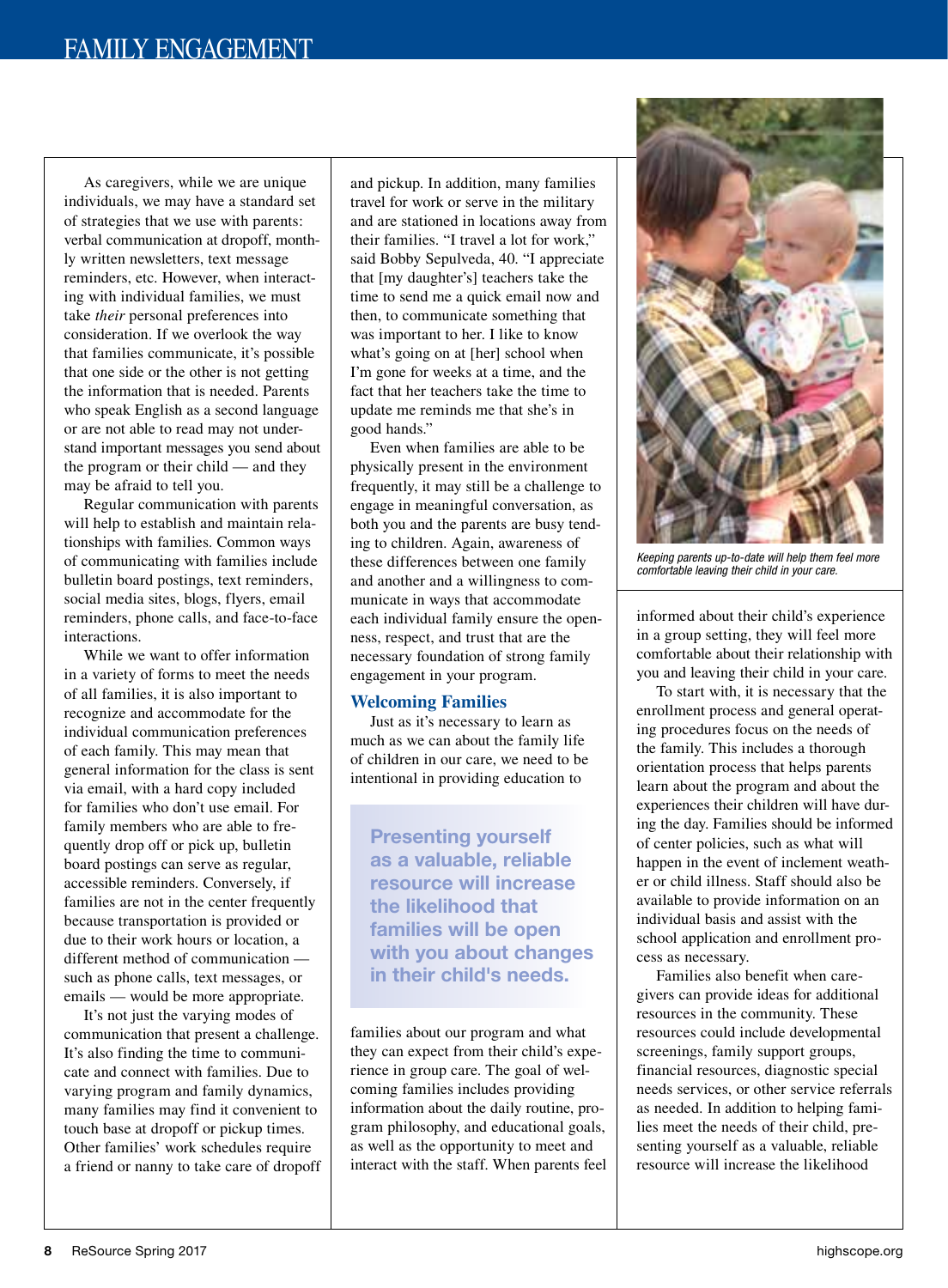that families will be open with you about changes to their child's needs.

#### **Creating Community in Your Classroom**

When parents and children first enroll in the program, welcome them by providing a tour of the care space and other important areas such as the child's cubby, parent information boards, and lending libraries. Children and families will feel more comfortable when they can easily navigate the space and find the things they need.

In order to provide information and predictability, there should be a daily schedule posted for parents, as well as a pictorial routine for children that matches the posted routine and is positioned at the child's height. When parents have an idea of what occurs in their child's day, they are better able to make a smooth transition between home and group care, and are able to discuss events in the day that were important to the child. "When I can ask my son about specific times of the daily routine, he's much more willing to reveal details about his day," said Alison Krause, 26. "I like to know what he's been doing, of course, and it gives him another chance to review and make sense of his own day."

Part of any daily routine should be greeting both parents and children in a warm, friendly manner as they arrive. This will ensure a smoother transition and reassure parents about their child being in group care. Welcoming children and families by name lets them know that you value them both as individuals and as an important part of the classroom community. Offering families a place to bottle-feed or nurse their babies supports their family decisions and individual schedules. Likewise, allowing parents to stay for part of the dropoff transition (if their schedule allows) will assist with children's separation anxiety and also increase parents' familiarity with and sense of belonging in the program. "For my son's first year of preschool, I participated in greeting and large-group time every day, because I could," said Adam Robson, 42. "A lot of parents don't have the opportunity to do that, but for my son and I, it became a regular, important part of our own daily routine. And it really helped my son overcome his initial anxiety at being away from his parents."

In the event that parents are distressed at dropoff or pickup time, it is important to acknowledge their feelings and offer the support they desire. Parents may

*When parents are comfortable at dropoff and pickup time, their children are more likely to be comfortable as well.*



benefit from having extended time to stay at the center during these times of day. Or they may simply need your support and your understanding that it can be difficult and emotional to leave a child in group care. How children react to saying goodbye or reuniting with their families may vary, so it is important to be sensitive to children's needs, too. Parents' comfort level at leaving their children often has a significant impact on how children respond to being in group care. The more we can ease parental distress, the more likely we are to help children be comfortable as well.

When families feel they are a part of a community, it strengthens their sense

**When families feel they are part of a community, it strengthens their sense of belonging to all areas of the community.**

of belonging and connection to all areas of the community. An effective program should include many ways for such connections to be built between families and children, which increases the sense of community as well as promotes a positive sense of self and others. We can build this sense of community though social events in the classroom and by connecting families with common interests. Frequently, families get to know one another during dropoff and pickup times, as well as classroom events. This often leads to play dates or ride sharing to transport children to and from group care.

Parents can also be invited to participate in policymaking committees. Their unique perspectives can contribute to an approach sensitive to meeting the needs of all families. Opportunities for parents to get involved in the center can include